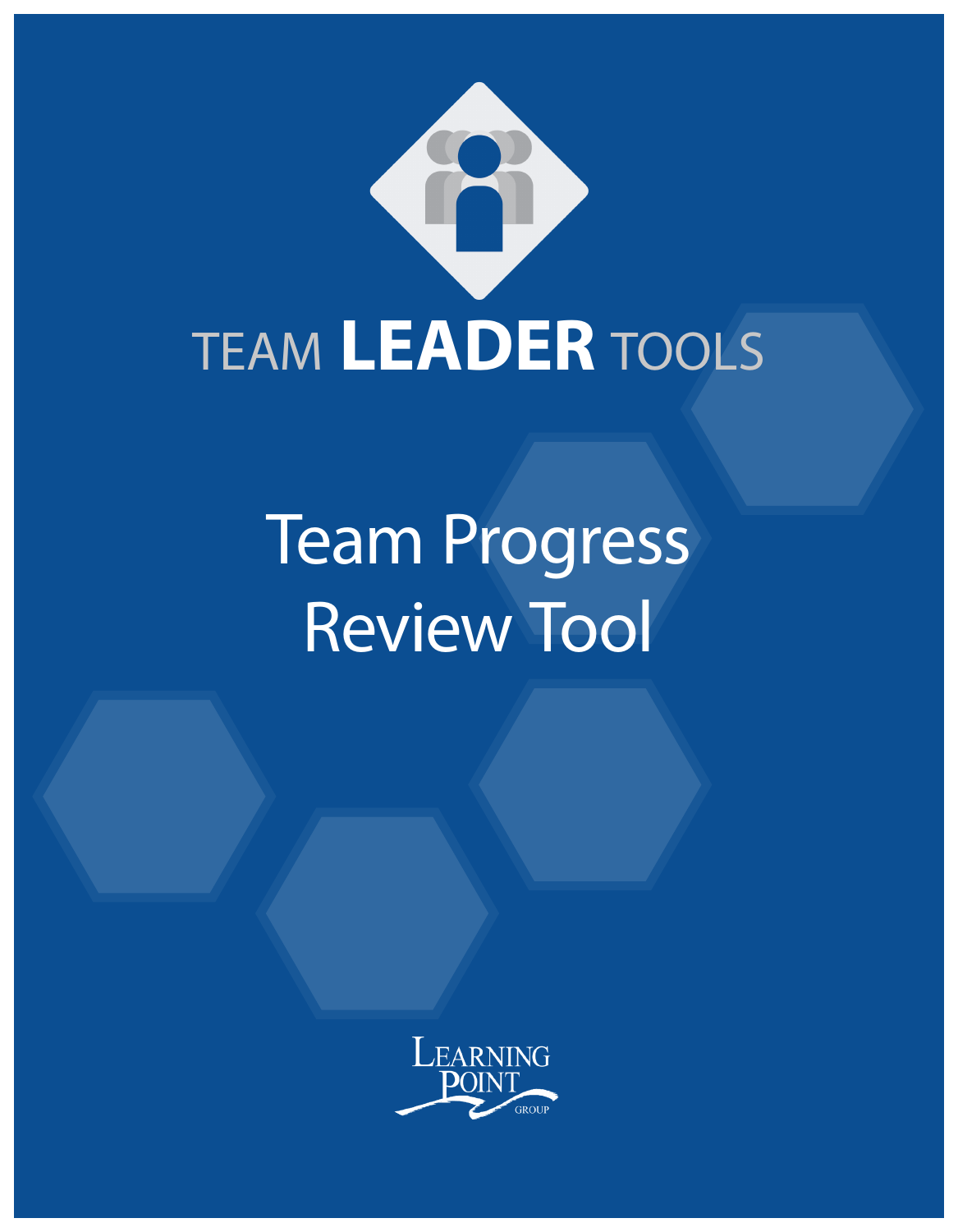### **Team Progress Review Tool Overview**

#### **What and Why**

Teams that regularly review and discuss their progress, both results and processes, enjoy higher levels of success and satisfaction. Regular team progress reviews help to sustain strong team identity.

#### **How**

The following key actions can help you review team progress.

- 1. Help your team see the value in regularly reviewing the progress that the team is making. Help the team apply the tools provided.
- 2. Use the Team Charter Review Worksheet to hold a review discussion on how well the team is using and adhering to the Team Charter.
- 3. Use the Team Results Review Worksheet to hold a review discussion on the actual results the team is achieving and why.
- 4. Use the Team Process Review Worksheet to hold a review discussion on the processes that are most essential to the team's success.
- 5. Use the Start, Stop, Continue Worksheet to hold a review discussion on what the team and its members can Start, Stop, and Continue doing that will bring the team ongoing success.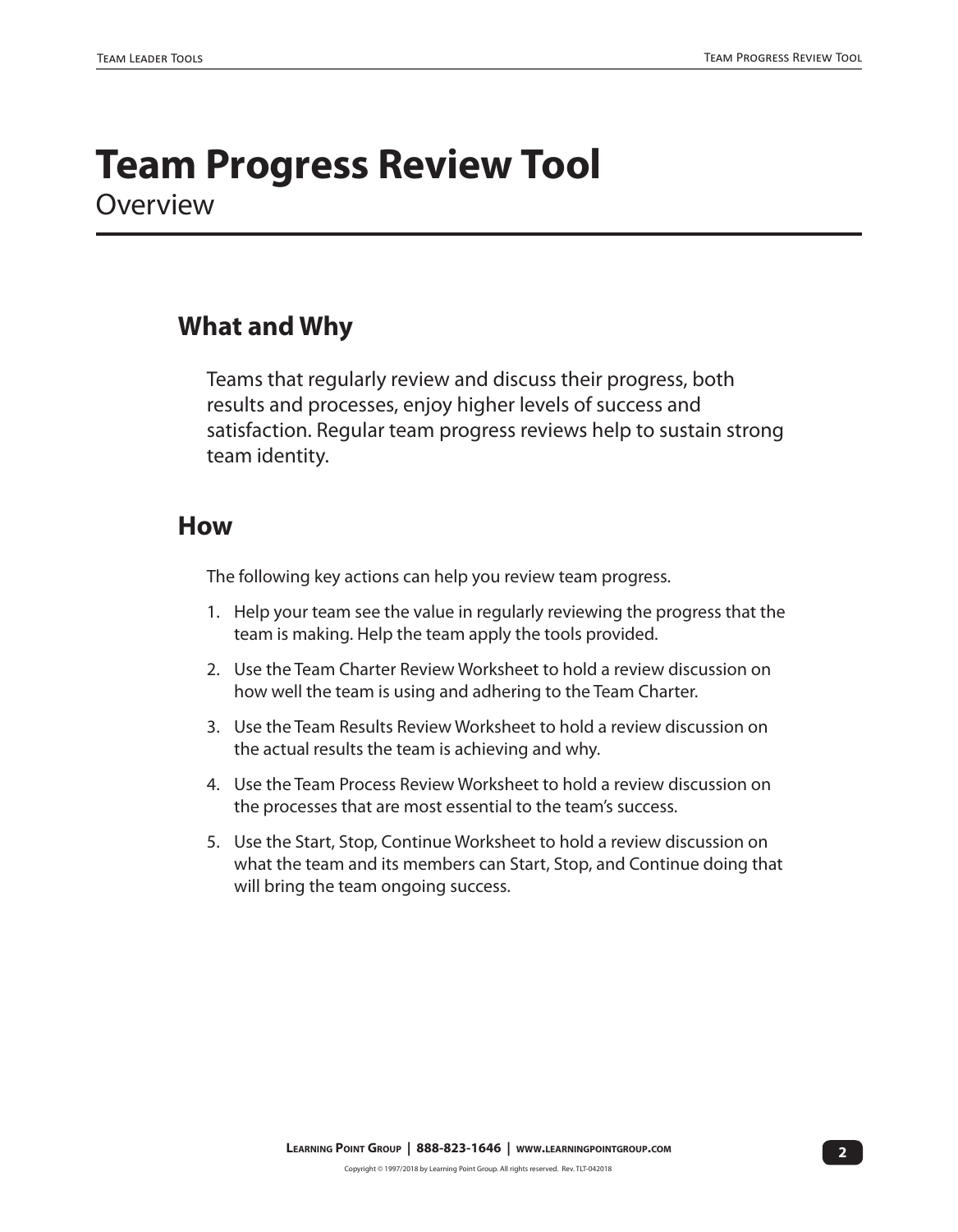

## **Team Progress Review** Model

**Teams that regularly review and discuss progress have a higher sense of team identity and a clearer understanding of the success they have achieved.**

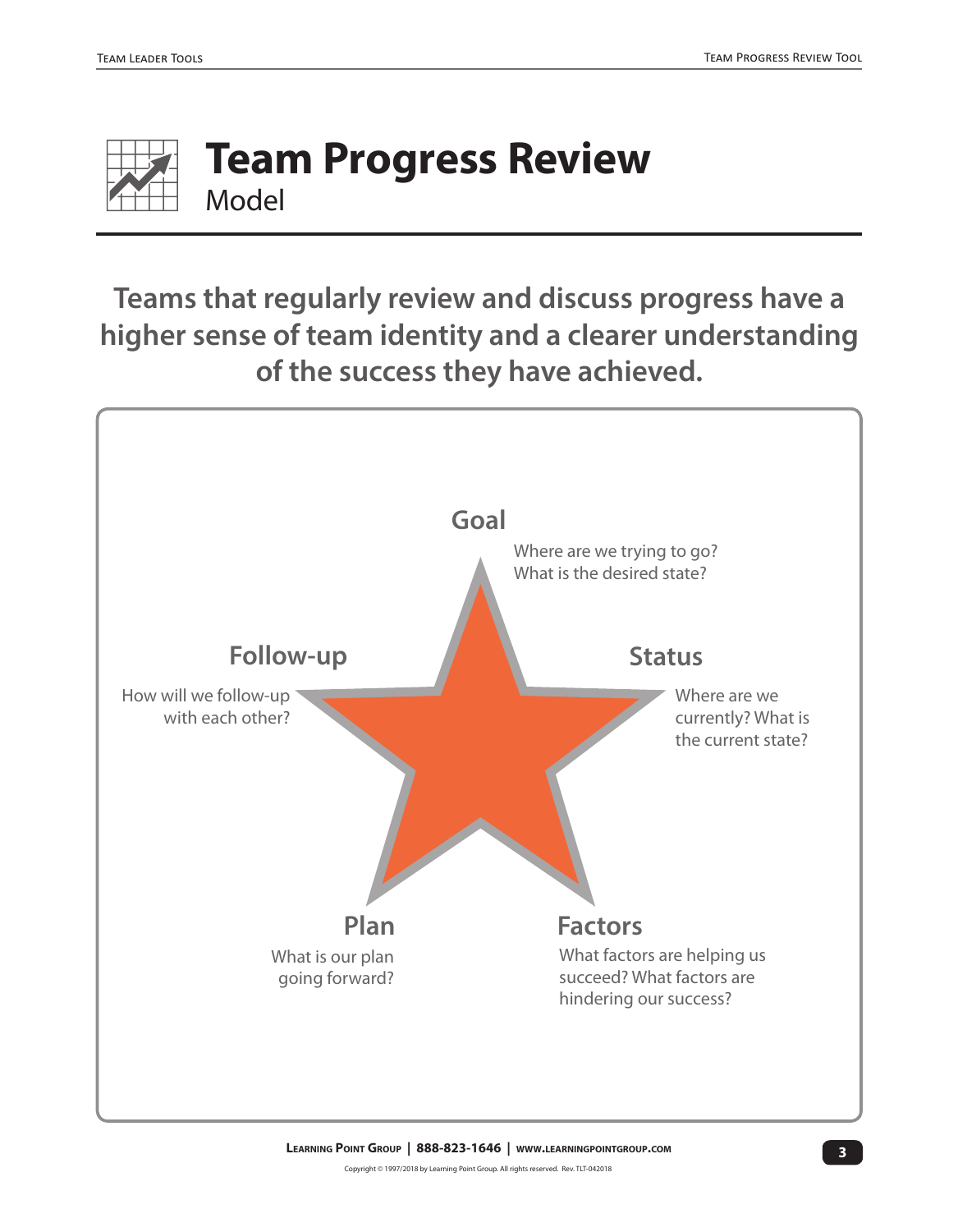

**Team Charter Review** 

Discussion Worksheet

#### **CHARTER REVIEW DISCUSSION**

Reviewing your team's charter allows your team to discuss and reconnect with WHERE it is headed and WHY it is important to go there. It allows you to reset the team's identity.

#### **TEAM DISCUSSION**

Here are a few questions to consider when reviewing the team's charter.

- Do we mutually understand our team's purpose, people, priorities, parameters, processes, and progress?
- Do we have a clear vision of where we are headed and do we like that vision?
- Is our vision still relevant and in alignment with the current realities and expectations of our team?
- Do the activities of the team seem focused and purposeful? Are they in alignment with our charter?
- Are we motivated to excel as a team and to achieve our charter?
- Do others in our organization understand our team's charter?
- Are we clear on who our sponsor and stakeholders are and what they expect from this team?
- Are we making progress toward our charter? Is there anything that needs to be changed or adjusted?

#### **TEAM NOTES**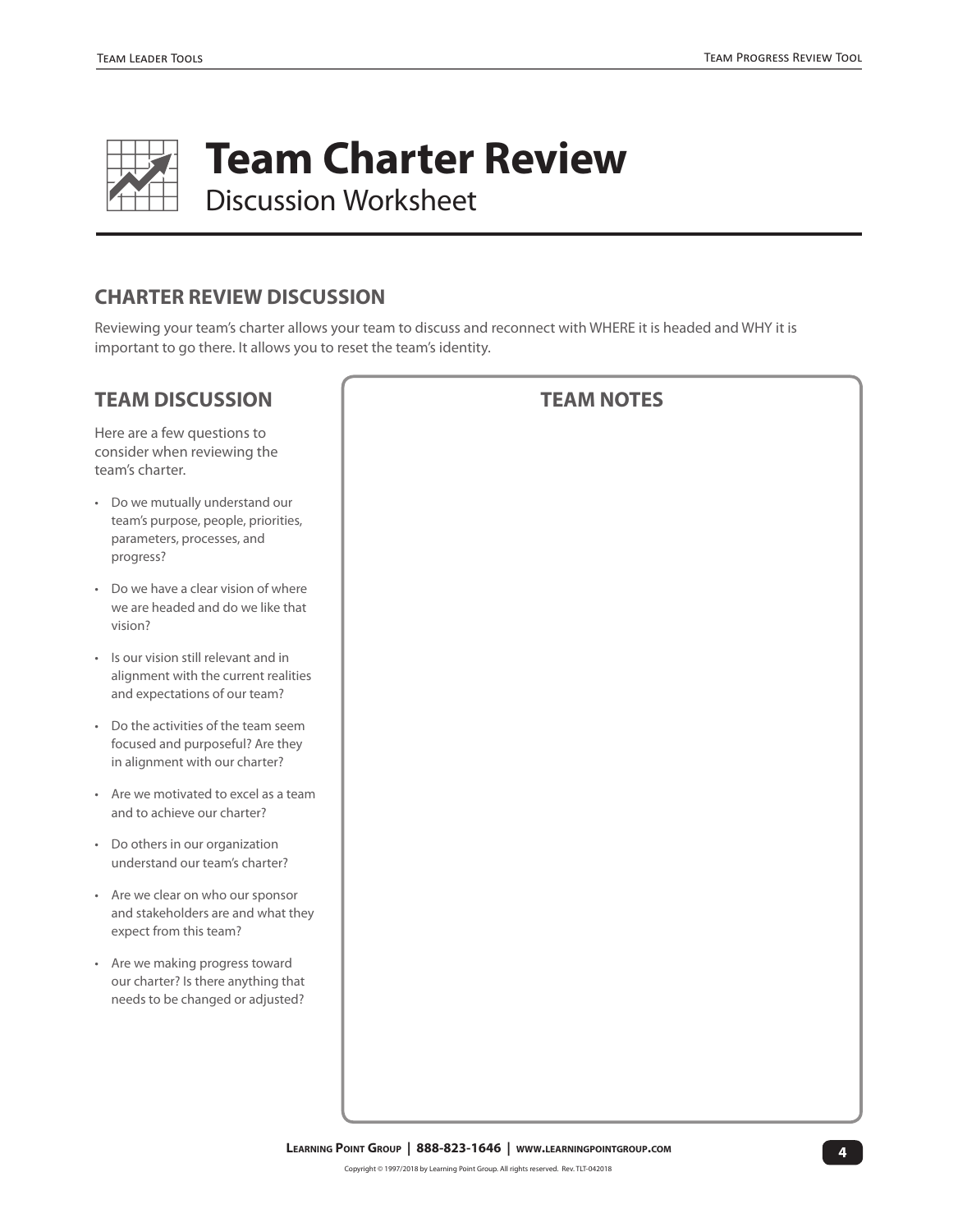

**Team Results Review** 

Discussion Worksheet

#### **RESULTS REVIEW DISCUSSION**

Reviewing results gives your team a chance to discuss and reconnect with WHAT specifically the team is striving to achieve.

#### **TEAM DISCUSSION** Here are a few questions to consider when reviewing the team's results. • What are the team's goals? What results are most important to us? • Are our team goals Specific, Measurable, Attainable, Relevant, and Timebound? • How are we measuring those results? • What is our STATUS on achieving the results? What is our current performance? What results are we getting currently? • What kind of gap is there between current results and desired results? • What FACTORS are contributing to our success? • What FACTORS are getting in the way? • What is our PLAN for closing the gap between desired results and current results? • How will we FOLLOW-UP with each other to ensure successful completion of our plan? **TEAM NOTES**

#### **5 Learning Point Group | 888-823-1646 | www.learningpointgroup.com**

Copyright © 1997/2018 by Learning Point Group. All rights reserved. Rev. TLT-042018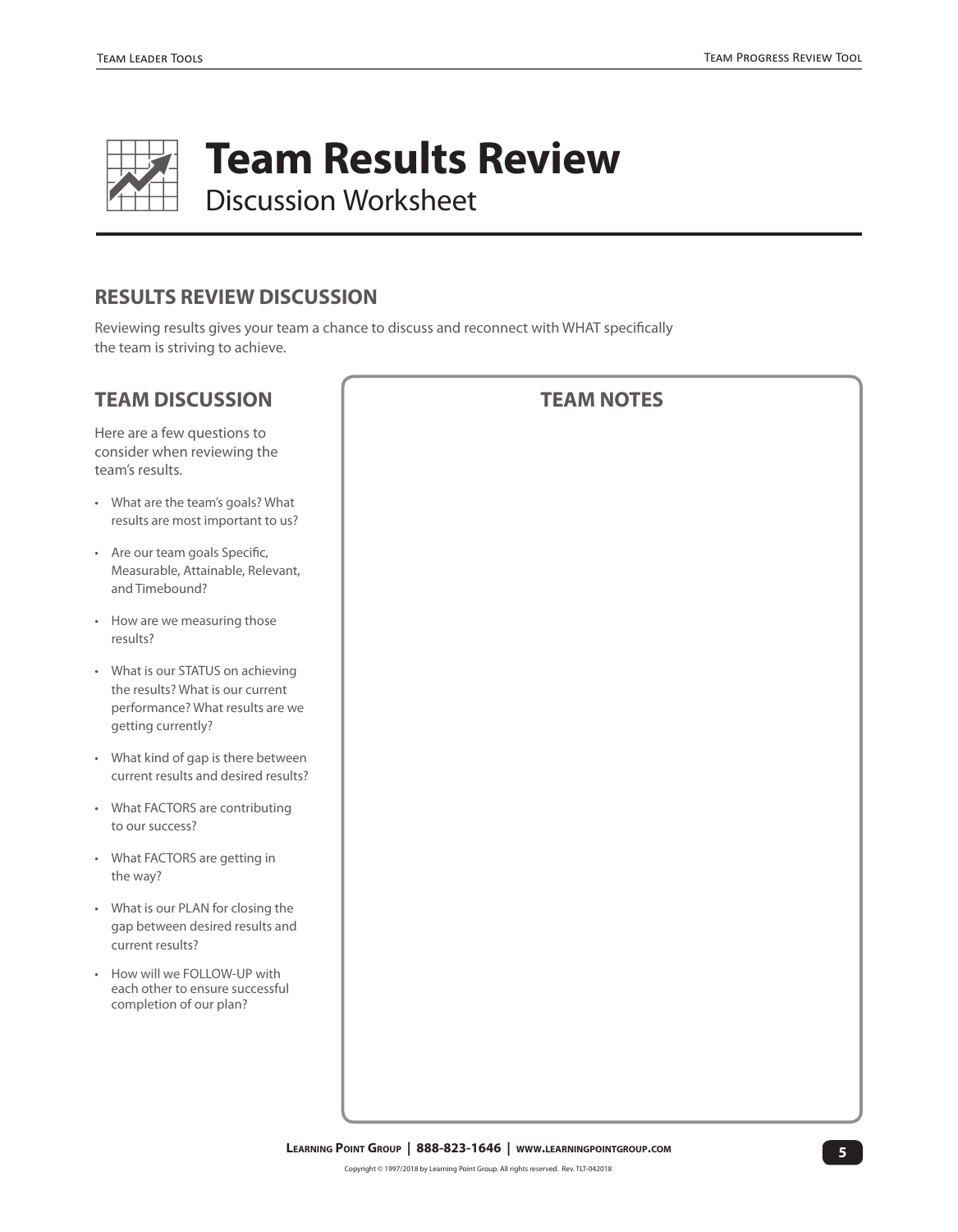

**Team Process Review** 

Discussion Worksheet

#### **PROCESS REVIEW DISCUSSION**

Reviewing the team's processes gives the team an opportunity to look closely at HOW it is achieving results. Team processes include the steps, methods, activities, and communication that the team uses to achieve results.

#### **TEAM DISCUSSION**

**Here are a few questions to consider when reviewing the team's processes.** 

- What processes are most essential to our team's success?
- Are the team's processes in alignment with the team's charter and desired results?
- Do we mutually understand our team's processes – our team's work flow?
- Where are the bottlenecks and potential sources of waste or inefficiency in our processes?
- What can we do to make improvements to our processes?
- How well are we communicating and collaborating with each other?
- What are we currently doing well?
- What should we START doing that we are not doing now? What should we STOP doing that is getting in the way? What should we CONTINUE to do?

#### **TEAM NOTES**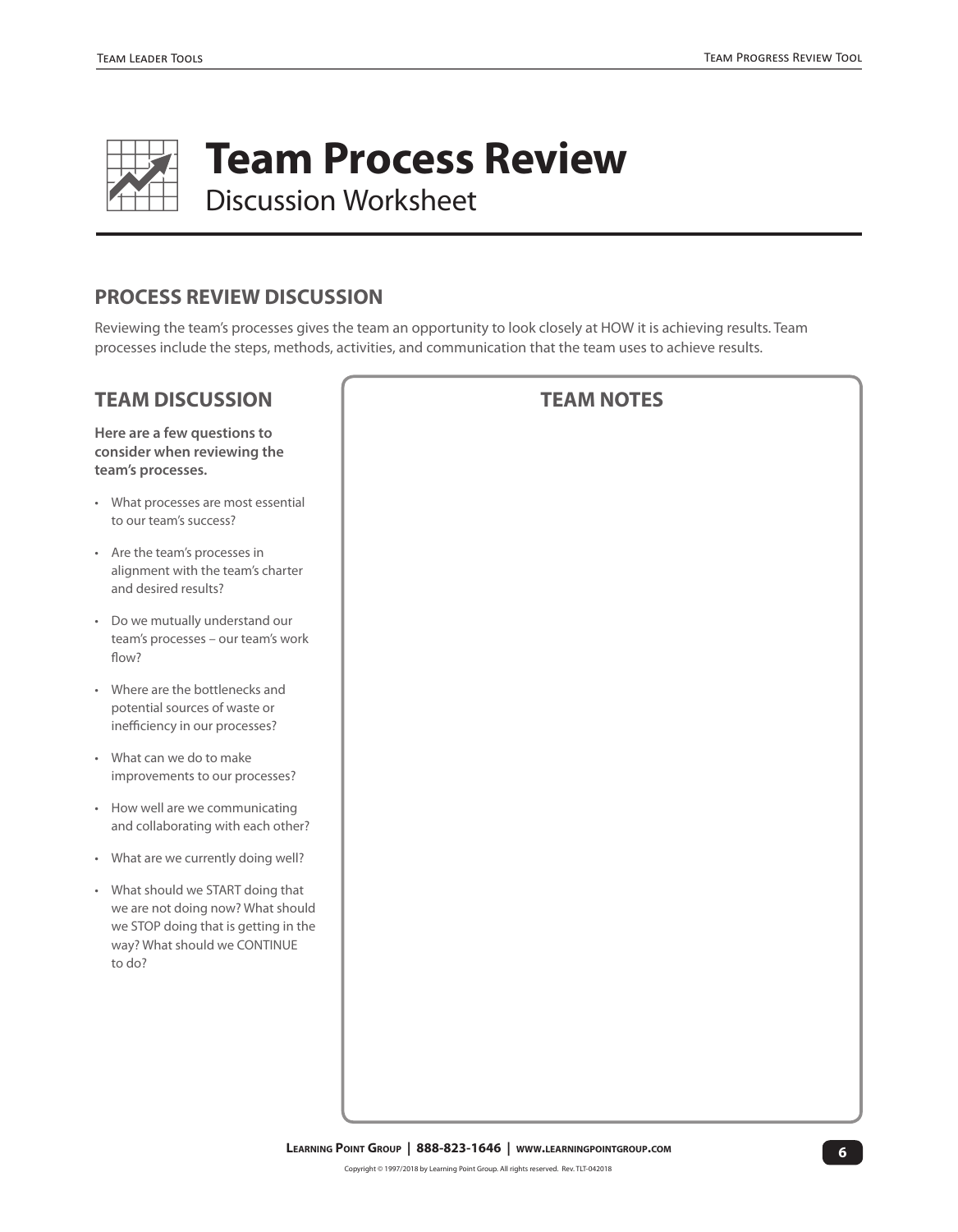

#### **START, STOP, CONTINUE DISCUSSION**

This worksheet provides a template for a team discussion around the behaviors and actions that are helping or hindering the effectiveness of the team process.

| When it comes to working effectively as a team, what should we START doing,<br>STOP doing, and CONTINUE doing? |       |      |          |
|----------------------------------------------------------------------------------------------------------------|-------|------|----------|
| Team practices,<br>processes and<br>methods.                                                                   | START | STOP | CONTINUE |
| <b>Team member</b>                                                                                             | START | STOP | CONTINUE |
| actions and<br>behaviors.                                                                                      |       |      |          |
| Team leadership.                                                                                               | START | STOP | CONTINUE |